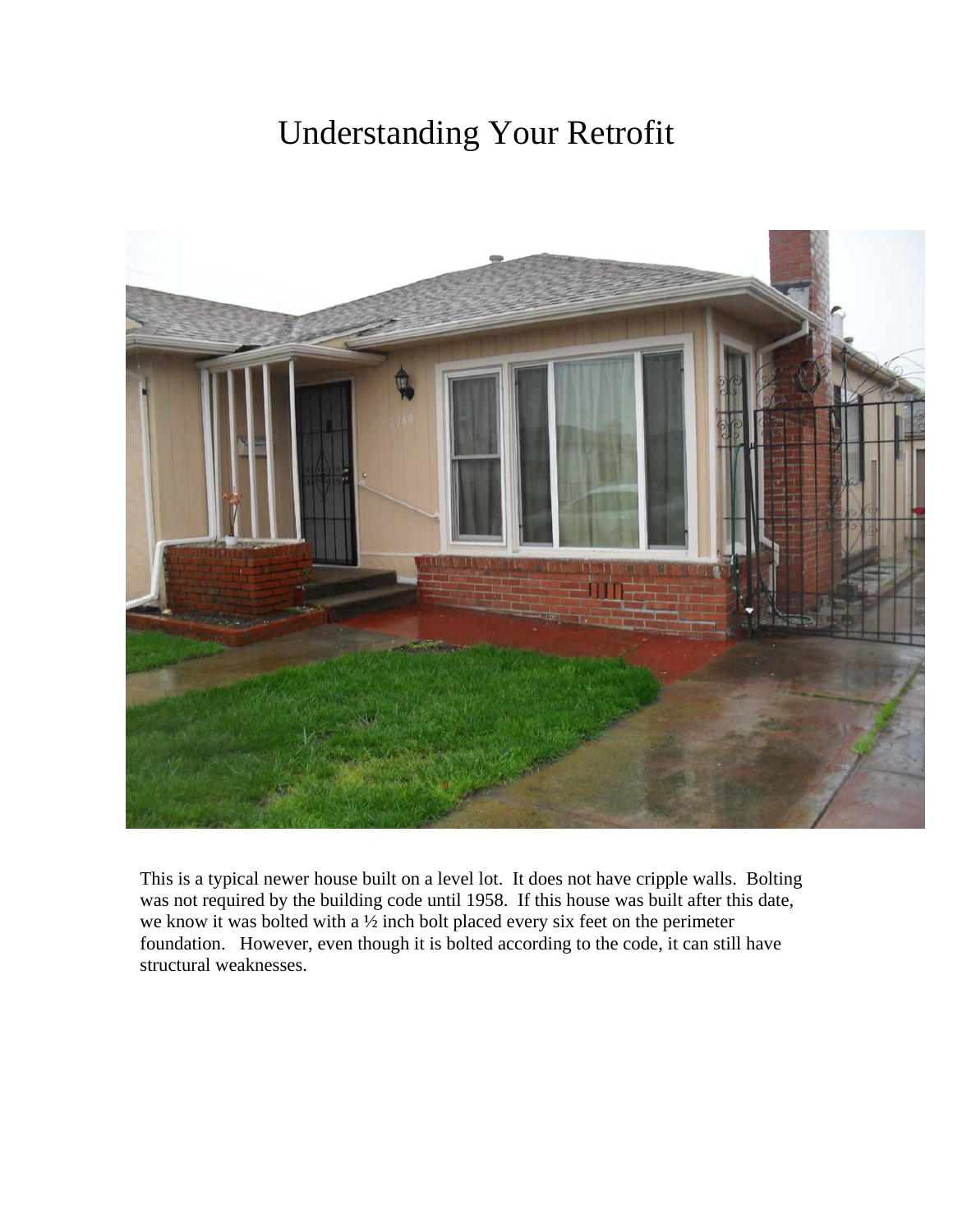## Oversized Holes

Usually bolts are installed in holes that are oversized. This is because oversized holes make it easier for a carpenter to build a house. The red arrow in the photo below represents earthquake forces pushing on the bolted mudsill. Your home has a 99% likelihood of having this problem.



Oversized bolt holes will cause the house to slide on the foundation, at most a few inches, but will not cause a house to slide completely off the foundation.

A good retrofit makes sure the house moves with the ground and foundation and does not slide so that pipes under the house do not break, cracks are much less likely in the plaster or sheet rock, windows are less likely to break, and doors are less likely to stick, etc.

The most cost-effective thing you can do to increase the earthquake resistance of your home is to add more bolts to the sides of the house that have the fewest number of bolts and therefore the greatest likelihood of slippage.

If you want to make sure you will not get slippage on any of the foundations, you can re-bolt all sides of the house. However, I think this is being over-cautious.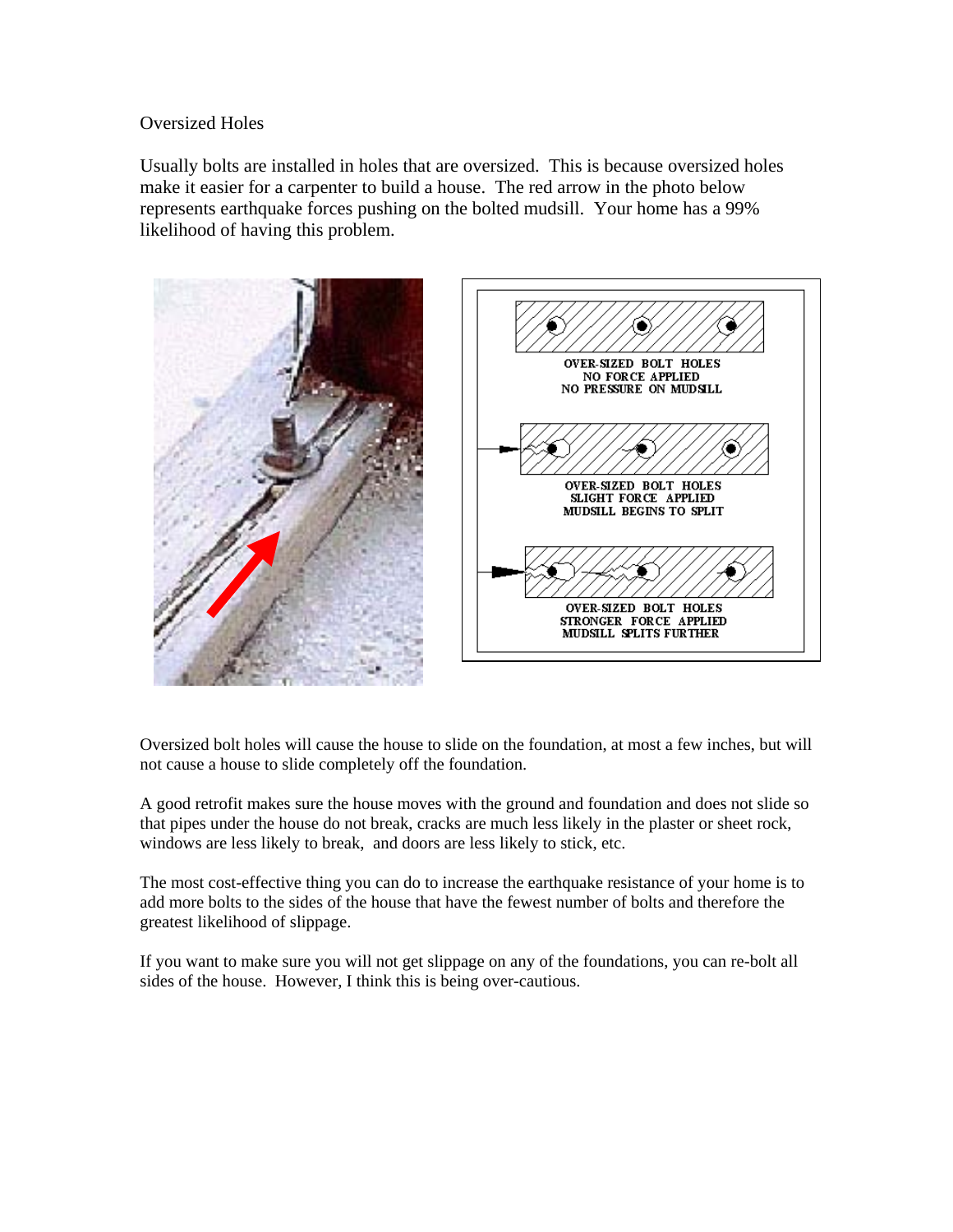

The pink dots represent bolts. If a rectangular house is bolted every six feet, there will be twice as many bolts on the long walls as on the short walls. This means this house is twice as earthquake resistant on the long walls as on the short walls and the failure point will be on the short walls.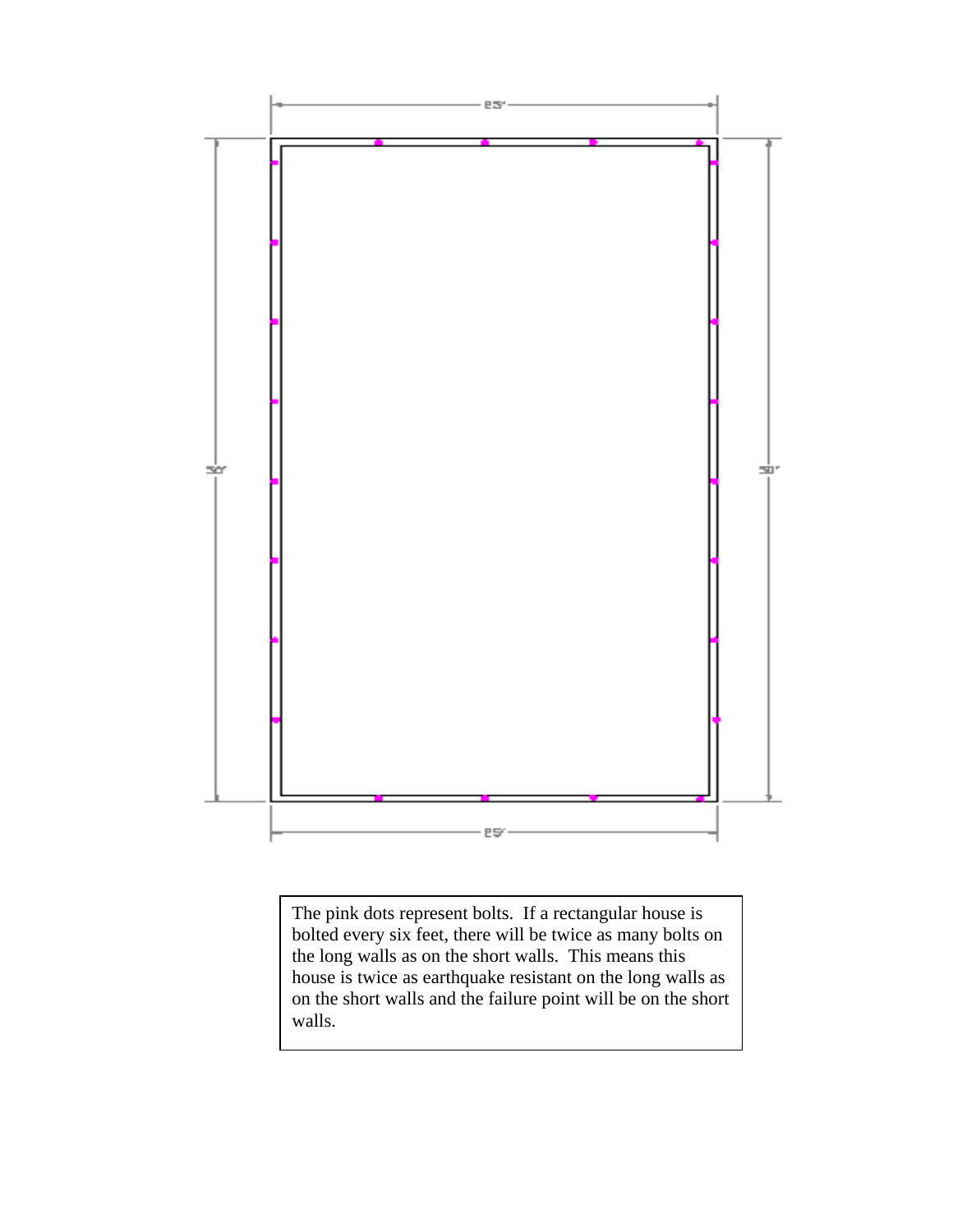

The red lines represent something called foundation anchors, which do the same thing as bolts. After adding these anchors, the bolting strength is now the same on each wall. The two short sides (top and bottom) of the house are now twice as strong as they had been and the earthquake resistance of this house has been doubled.

Foundation anchors also reduce slippage caused by oversized bolt holes. On the long walls the strength of the bolts should be sufficient to prevent slippage. If you want to make sure no slippage occurs on any of the foundations, a few people opt to re-bolt the entire house.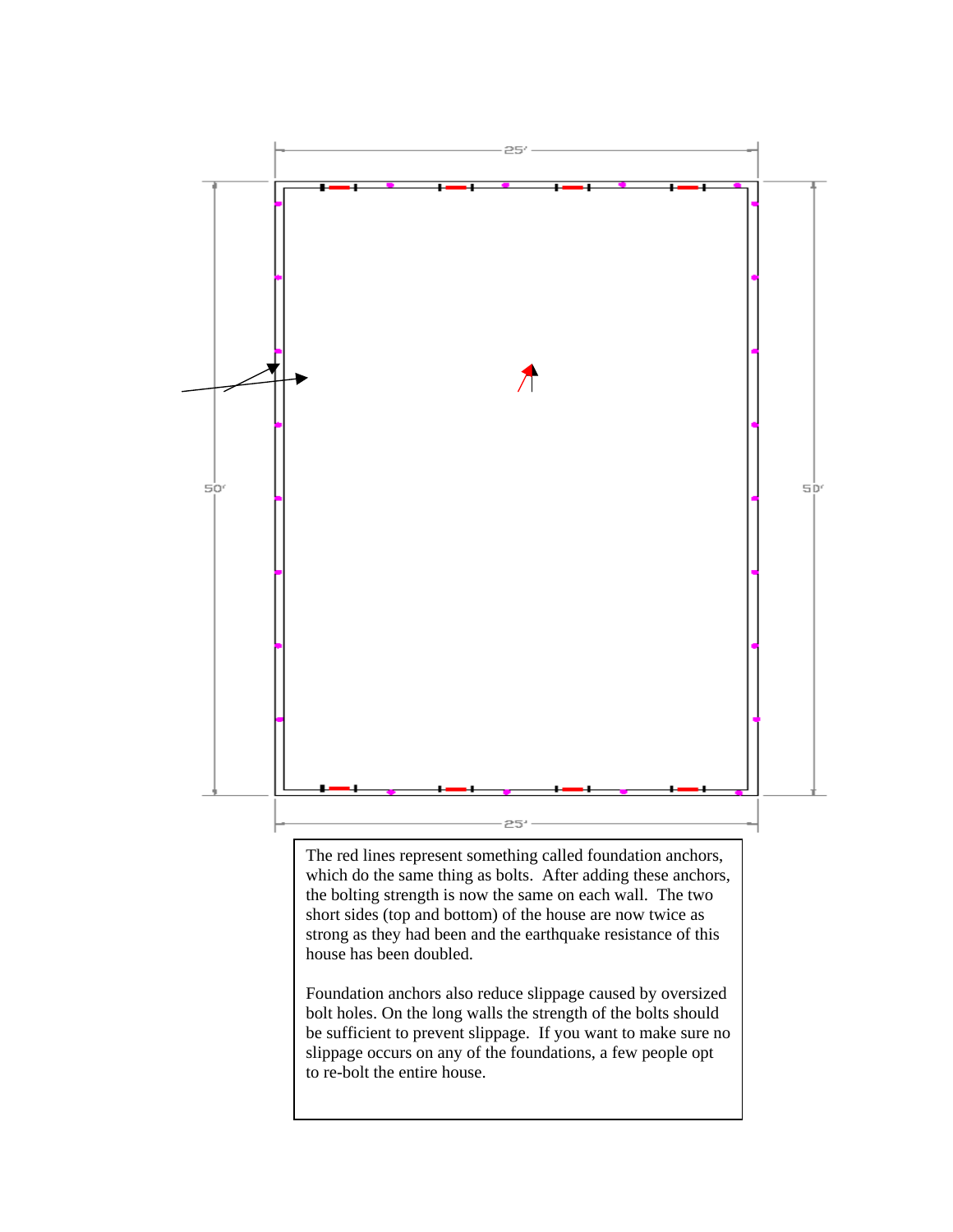

Foundation Anchors are bolted to the side of the foundation and mudsill. The mudsill is one part of the floor that can slide in an earthquake.



Here is an example of a failure when the floor slid off of the bolted mudsill. This is prevented with shear transfer ties. This failure occurred on the short side of the house.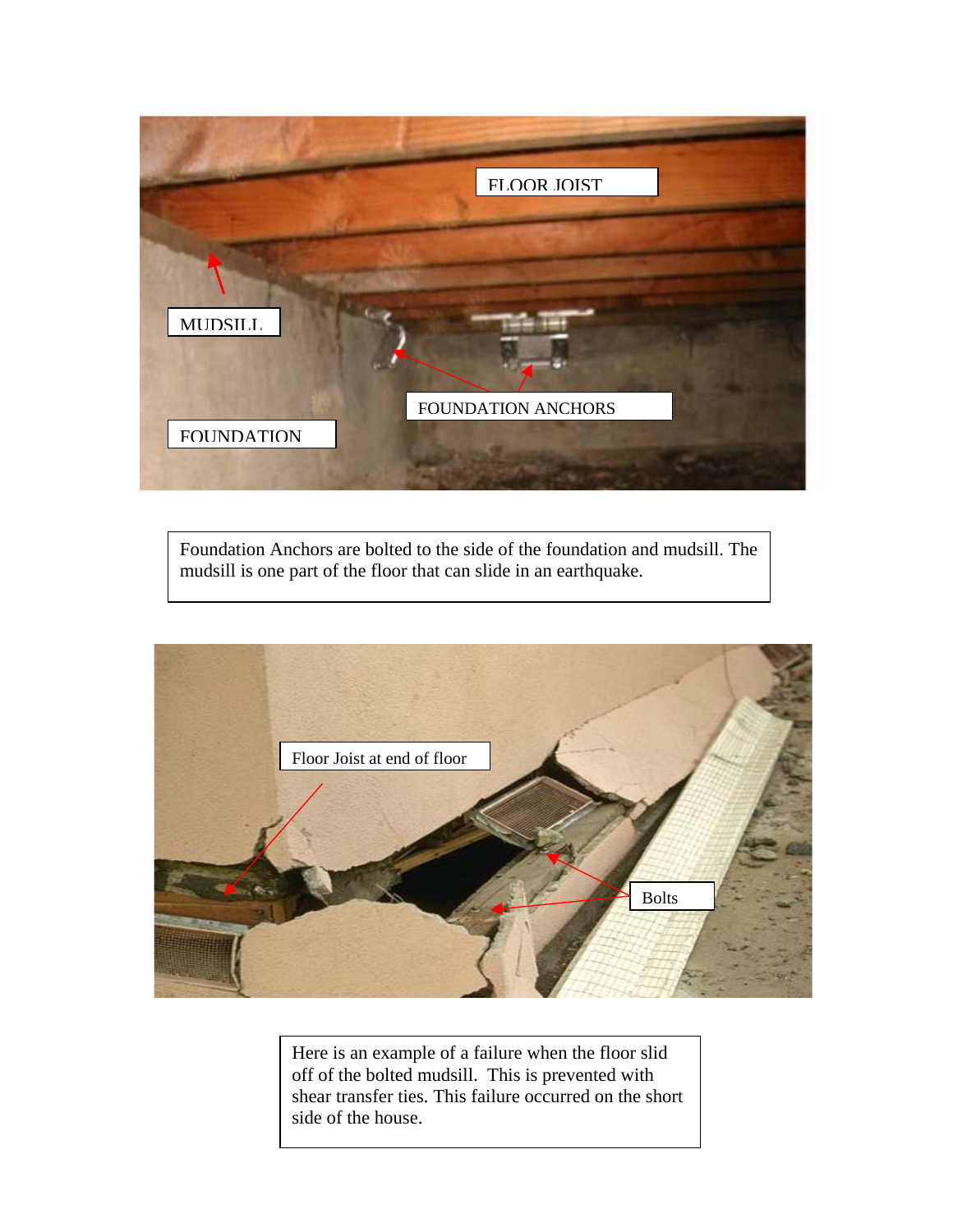

When the floor joists are perpendicular to the mudsill (usually the long sides of the house) they are almost always adequately nailed to the mudsill and no shear transfer ties are needed. This is because adequate nailing must be done as part of the construction process.



Here is a photo of floor joists that run parallel to the foundation. The joist sitting on the mudsill at the far end that has the foundation anchor attached to it is probably not adequately nailed and can slide off the mudsill and damage the house. This condition normally occurs on the front and back of the home and shear transfer ties are required.